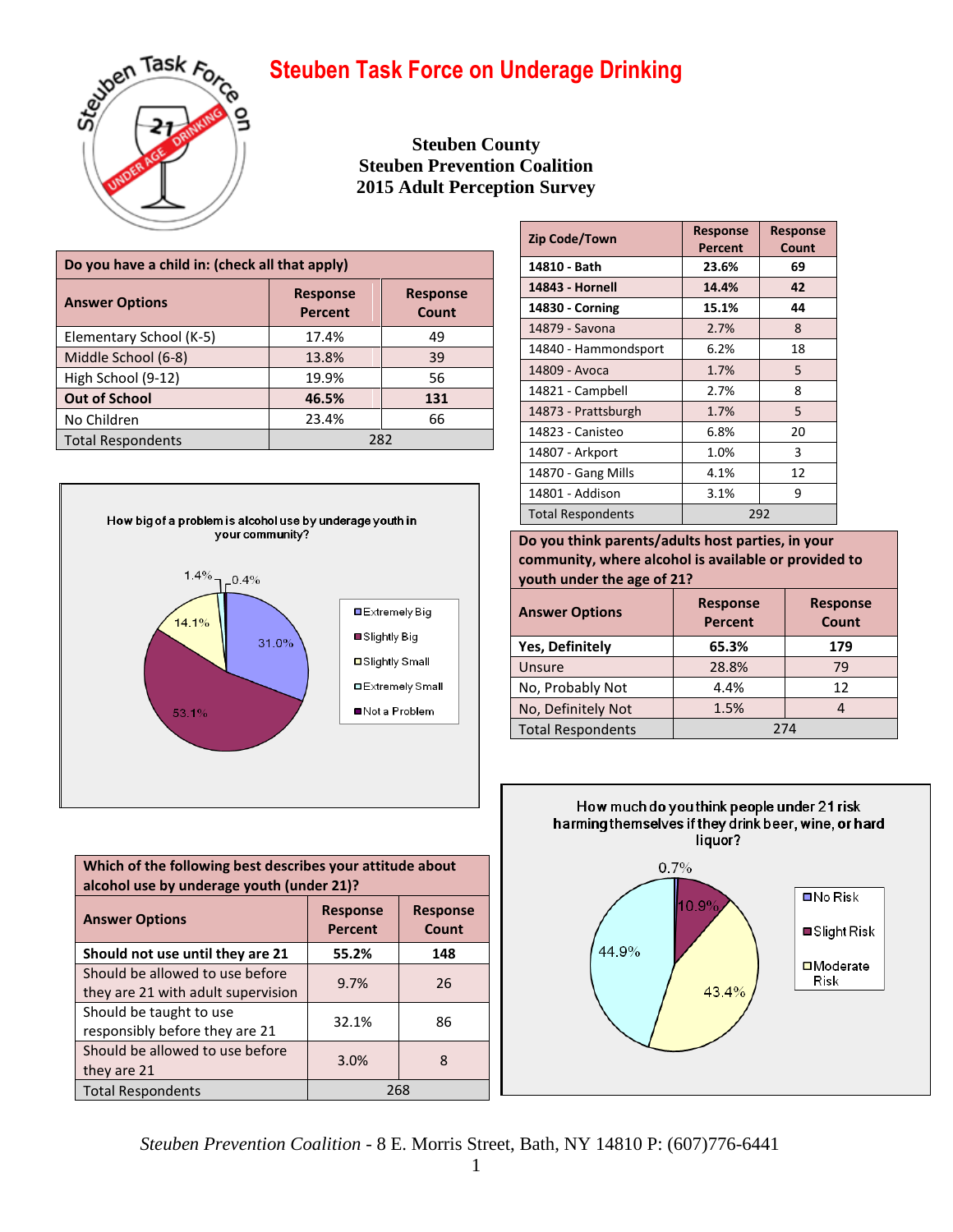

### **Other Comments - What influences a young person's decision to drink or not?**

- Peer pressure; to 'fit in'
- peer pressure, school, college , environment
- latch key youth need a place to go and someone in their lives who are present and care about them
- alcohol in our society is not only viewed as acceptable, it is often encouraged through all forms of media suh as movies, TV, and even books.
- it is their choice, they learn what it is at a young age, they can say yes or no, it is no ones fault
- boredom in rural communities, it's the thing to do to be popular and fit in.
- Peer pressure
- Cultural upbringing.
- The culture of partying being considered a "normal" part of the teenage years
- TV shows/movies that show teens at drinking parties
- bullying, stress
- Peer pressure-a need to 'fit in'
- lack of other things to focus on

| What influences a young person's decision to drink or not? (check all<br>that apply) |                                    |       |  |  |  |
|--------------------------------------------------------------------------------------|------------------------------------|-------|--|--|--|
| <b>Answer Options</b>                                                                | <b>Response</b><br><b>Response</b> |       |  |  |  |
|                                                                                      | <b>Percent</b>                     | Count |  |  |  |
| The parent                                                                           | 48.5%                              | 130   |  |  |  |
| <b>Friends</b>                                                                       | 98.5%                              | 264   |  |  |  |
| Alcohol advertising                                                                  | 29.9%                              | 80    |  |  |  |
| Other adults' drinking                                                               | 46.3%                              | 124   |  |  |  |
| Social media (facebook, internet, youtube)                                           | 69.4%<br>186                       |       |  |  |  |
| <b>Total Respondents</b><br>268                                                      |                                    |       |  |  |  |

**If a young person under 21 in your community wanted to get beer, wine or hard liquor (for example, vodka, whiskey or gin) how easy would it be for them? Answer Options Response Percent Response Count**  $Difficult \qquad 3.3\% \qquad 9$ **Easy 63.8% 173** Unsure | 32.8% | 89 Total Respondents 271



### **Other Comments - Where do you think young people in your community get alcohol?**

- All of the above
- Parents don't parent!! Lots of lip service but "programs" offered are somewhat of a joke and a waste because nothing is enforced or seen as important until a crisis happens
- All of the above
- **Strangers**
- I am not sure
- Restaurant bars

*Steuben Prevention Coalition* - 8 E. Morris Street, Bath, NY 14810 P: (607)776-6441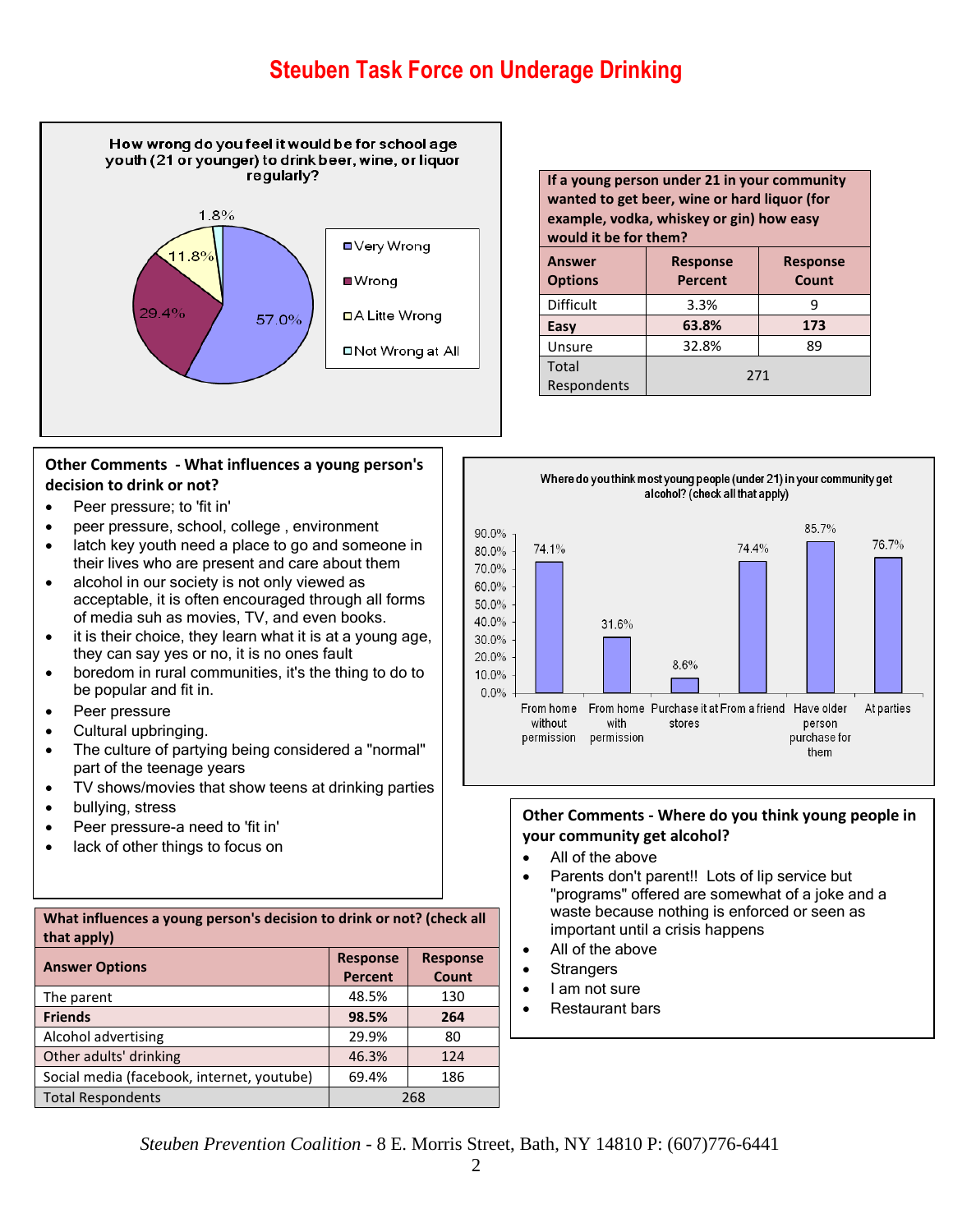### **Other Comments - What of the following messages would you want to share with youth (under 21)?**

- But if they do, be responsible.
- It's also legal if with a parent.
- based on their age
- Unsure-it would depend on the parents/guardians. We were offered wine at a very early age and it wasn't seen as a problem. It was a small (4oz) glass at dinner.
- again, it's the law,
- It is against the law.
- unsure, I wouldn't want to promote drinking yet I feel like they need to be taught how to be responsible
- It is not okay to drink if they are underage, but if they do, they should never get behind the wheel. Call for a ride, no questions asked.
- Because this is a huge problem I feel some real life impact stories before High School may help to influence better decision making
- A small glass of wine with a meal is an acceptable practice
- With conversations , lots of conversations
- Be responsible if you drink alcohol
- Your age range is too broad to answer accurately. 18-21 year olds should be allowed to drink responsibly; younger than 18 should be educated about the use of alcohol to take the mystery away from it so it isn't so taboo and such a draw for them. Regardless of age (including adults over 21), drinking should be done responsibly, have a designated driver lined up and be careful.
- Some parents may introduce their children, appropriately, to alcohol. Other parents give permission to their children to drink as a "rite of passage" which is quite dangerous.
- personally, them waiting until 21 to drink and they arent sure what their limit is can end in many bad ways, it is good for them to experiement but not have one or two not a whole bottle to themselves
- It is not okay for them to drink until they are adults with supporting evidence.
- My children personally, when I have them, I will share that it is never okay, but if they do drink, they should do so carefully and can always call for a ride.
- ok if they are responsible
- its not okay to drink but if they are they need to know the consequences and how to be responsible.
- Unsure-it would depend on how responsible the parents were
- Following the Law of age
- Do not drink and drive at any age
- When your 21 or older you can drink
- it is OK for them to drink with a responsible parent and if they are responsible
- with a responsible adult or with another adult the parent has given permission to (i.e. friends parent)
- unless they are in the military
- It's best to wait until you are 21 years old
- safety and moderation is key, dependant on the parent, kind of booze, situation, and child.
- I don't like any of these answers. Giving advise as fear based will not work because psychologically teens brains aren't fully developed and still have the "it won't happen to me" mentality. They should be told that there are good reasons to wait until 21, but if for some reason they do come across alcohol before this age that they should contact an adult for help.
- Be responsible for yourself. Don't rely on others to be responsible for you.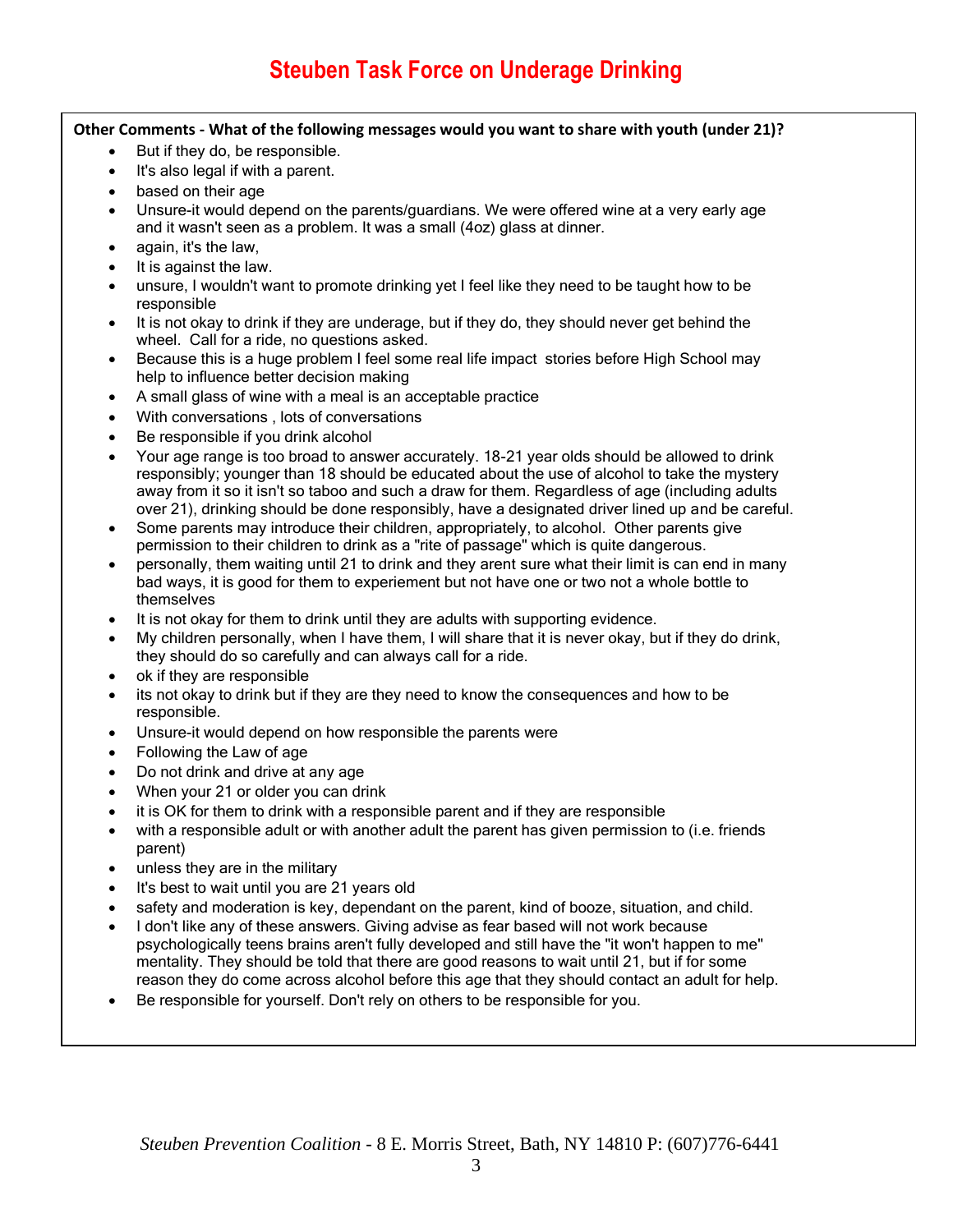| What of the following messages would you want to share with youth (under 21)? (check<br>one) |                            |                          |
|----------------------------------------------------------------------------------------------|----------------------------|--------------------------|
| <b>Answer Options</b>                                                                        | <b>Response</b><br>Percent | <b>Response</b><br>Count |
| It is never okay for them to drink                                                           | 68.8%                      | 176                      |
| It is okay for them to drink if they are with their parent                                   | 17.2%                      | 44                       |
| It is okay for them to drink if they are with an adult                                       | 0.8%                       | 2                        |
| It is okay for them to drink if they don't drive                                             | 7.0%                       | 18                       |
| It is okay for them to drink if they are careful                                             | 6.3%                       | 16                       |
| <b>Total Respondents</b>                                                                     | 256                        |                          |



### **Which of the following best describes your attitude about marijuana use by youth (under 21)?**

| <b>Answer Options</b>                                                    | <b>Response</b><br><b>Percent</b> | <b>Response</b><br>Count |  |  |
|--------------------------------------------------------------------------|-----------------------------------|--------------------------|--|--|
| Should not use ever                                                      | 75.7%                             | 196                      |  |  |
| Should not use until they are 21                                         | 11.2%                             | 29                       |  |  |
| Should be allowed to use before<br>they are 21 with adult<br>supervision | 1.9%                              | 5                        |  |  |
| Should be taught to use<br>responsibly before they are 21                | 9.3%                              | 24                       |  |  |
| Should be allowed to use before<br>they are 21                           | 1.9%                              | 5                        |  |  |
| <b>Total Respondents</b>                                                 | 259                               |                          |  |  |

**How much do you think youth under 21 risk harming themselves if they use other illegal drugs (ex: bath salts, synthetic marijuana, cocaine, crack, heroin, LSD, etc.)?**

| <b>Answer Options</b>    | <b>Response</b><br><b>Response</b><br><b>Percent</b><br>Count |     |  |  |
|--------------------------|---------------------------------------------------------------|-----|--|--|
| No Risk                  | 0.0%                                                          |     |  |  |
| <b>Slight Risk</b>       | 0.0%                                                          |     |  |  |
| Moderate Risk            | 3.8%                                                          | 10  |  |  |
| <b>Great Risk</b>        | 96.2%                                                         | 254 |  |  |
| <b>Total Respondents</b> | 264                                                           |     |  |  |

**How much do you think youth under 21 risk harming themselves if they take prescription drugs that are not prescribed for them (ex: Vicodin, Oxycontin, Aderal, etc.)? Answer Options Response Percent Response Count**

| No Risk                  | 0.4%         |    |  |  |
|--------------------------|--------------|----|--|--|
| Slight Risk              | 1.9%         |    |  |  |
| Moderate Risk            | 8.0%         | 21 |  |  |
| <b>Great Risk</b>        | 89.8%<br>237 |    |  |  |
| <b>Total Respondents</b> | 264          |    |  |  |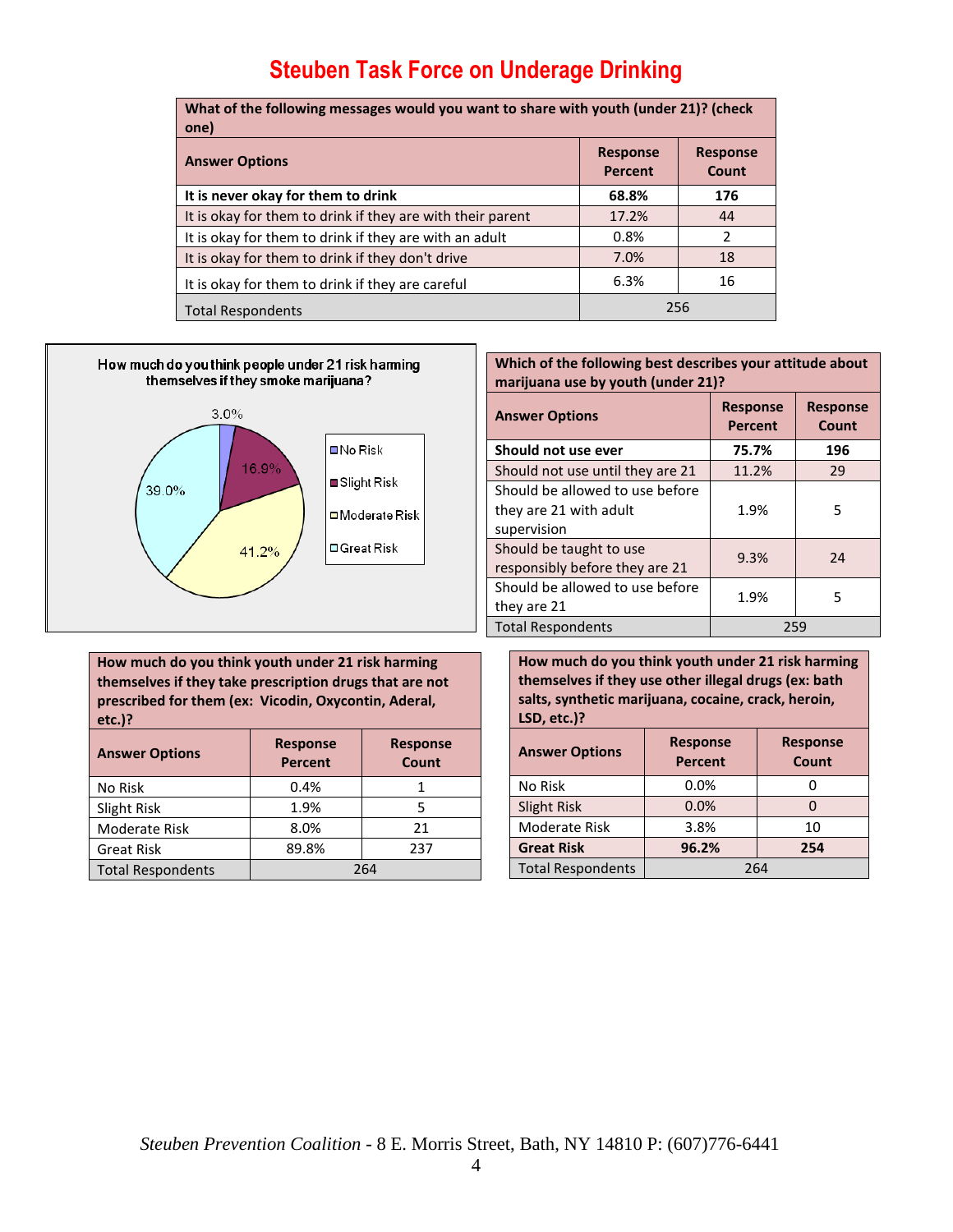### **Which of the following best describes your attitude about use of other illegal drugs by youth (under 21)?**

| <b>Answer Options</b>                                                 | <b>Response</b><br><b>Percent</b> | <b>Response</b><br>Count |  |
|-----------------------------------------------------------------------|-----------------------------------|--------------------------|--|
| Should not use ever                                                   | 98.1%                             | 259                      |  |
| Should not use until they are 21                                      | 0.8%                              | $\mathcal{P}$            |  |
| Should be allowed to use before they are 21<br>with adult supervision | 0.0%                              | ŋ                        |  |
| Should be taught to use responsibly before<br>they are 21             | 1.1%                              | 3                        |  |
| Should be allowed to use before they are 21                           | 0.0%                              |                          |  |
| <b>Total Respondents</b>                                              |                                   | 264                      |  |

#### **Which of the following is a problem for young people in your community? (check all that apply)**

| <b>Answer Options</b>                   | <b>Response</b><br><b>Percent</b> | <b>Response</b><br>Count |  |
|-----------------------------------------|-----------------------------------|--------------------------|--|
| <b>Alcohol</b>                          | 77.6%                             | 215                      |  |
| Marijuana                               | 70.8%                             | 196                      |  |
| Tobacco                                 | 67.1%                             | 186                      |  |
| Chewing/Smokeless Tobacco               | 48.0%                             | 133                      |  |
| E-Cigarettes/Vapor Pens                 | 40.4%                             | 112                      |  |
| Narcotics (Heroin)                      | 30.3%                             | 84                       |  |
| Hallucinogens (LSD, PCP)                | 11.6%                             | 32                       |  |
| Inhalants (glue, paint thinner)         | 16.2%                             | 45                       |  |
| Prescription Drugs (Vicodin, Oxycontin) | 40.8%                             | 113                      |  |
| K2 - Synthetic Marijuana                | 18.1%                             | 50                       |  |
| <b>Bath Salts</b>                       | 40.8%                             | 113                      |  |
| Methamphetamines                        | 31.8%                             | 88                       |  |
| All of the Above                        | 24.9%<br>69                       |                          |  |
| <b>Total Respondents</b>                | 277                               |                          |  |

#### **Do you know where to go for help if you're having concerns with a young person's use of alcohol or drugs? Answer Options Response Percent Response Count Yes 90.0% 233** No 10.0% 26 Total Respondents 259

#### **Other Comments - Which of the following is a problem for young people in your community?**

- I would guess that all of these are a problem and no one wants to talk about it
- Drug use by youth is inherently dangerous
- Teens are often using whatever drugs they can access.
- They are all issues when taken by a young person
- Probably all of the above; just not aware of them
- The drugs that I checked are the ones of which I am aware, there may be more.
- Unknown
- Cocaine, Crack
- Opiates
- $\bullet$  | am not sure
- Crack / Cocaine
- apathetic parents
- could be others
- Adderral

## **Added Questions:**

| If there was a New York State Referendum to legalize the<br>recreational use of marijuana, would you support it? |                            |                          |                                    | I would approve of a marijuana grow/nursery operation in my<br>community? |                            |                          |                                    |
|------------------------------------------------------------------------------------------------------------------|----------------------------|--------------------------|------------------------------------|---------------------------------------------------------------------------|----------------------------|--------------------------|------------------------------------|
| <b>Answer Options</b>                                                                                            | <b>Response</b><br>Percent | <b>Response</b><br>Count | <b>Total</b><br><b>Respondents</b> | <b>Answer Options</b>                                                     | <b>Response</b><br>Percent | <b>Response</b><br>Count | <b>Total</b><br><b>Respondents</b> |
| Yes                                                                                                              | 31.8%                      | 83                       |                                    | Yes                                                                       | 31.8%                      | 82                       | 258                                |
| <b>No</b>                                                                                                        | 68.2%                      | 178                      | 261                                | <b>No</b>                                                                 | 68.2%                      | 176                      |                                    |

**I would approve of a marijuana dispensary that will sell marijuana and marijuana products in my community?**

| <b>Answer Options</b> | <b>Response Percent</b> | <b>Response Count</b> | <b>Total Respondents</b> |
|-----------------------|-------------------------|-----------------------|--------------------------|
| Yes                   | 32.7%                   | 83                    | 254                      |
| <b>No</b>             | 67.3%                   | 171                   |                          |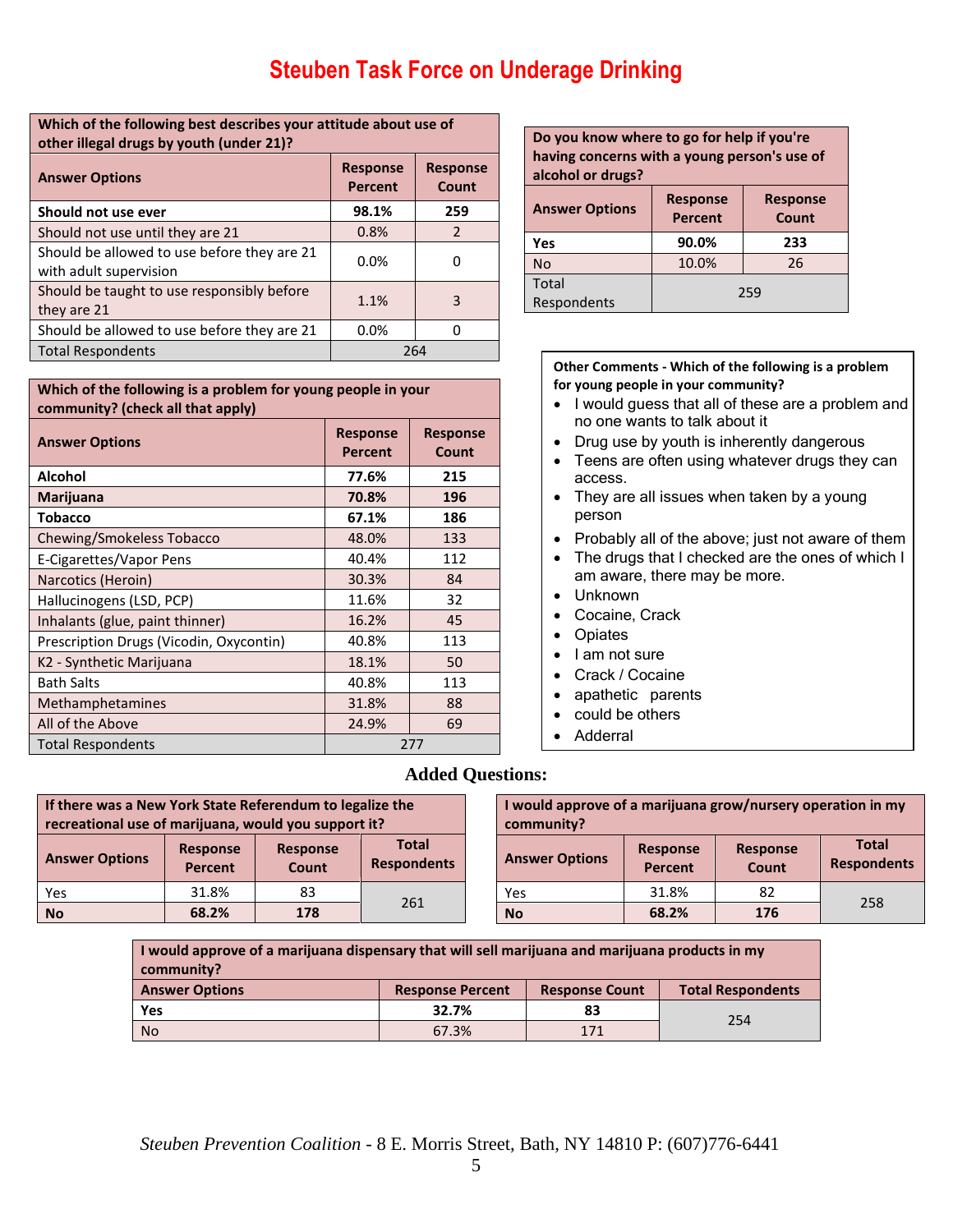| For the general population (adults), I believe marijuana use is okay under the |                         |                       |  |  |
|--------------------------------------------------------------------------------|-------------------------|-----------------------|--|--|
| following condition                                                            |                         |                       |  |  |
| <b>Answer Options</b>                                                          | <b>Response Percent</b> | <b>Response Count</b> |  |  |
| For any reason                                                                 | 18.7%                   | 49                    |  |  |
| For a medical condition                                                        | 61.8%                   | 162                   |  |  |
| Never                                                                          | 19.5%                   | 51                    |  |  |
| <b>Total Respondents</b>                                                       | 262                     |                       |  |  |

**Other Comments - I would approve of a marijuana grow/nursery operation in my community?**

- **ABSOLUTELY NOT!**
- For what purpose?
- If for medical use only
- as long as it was legally controlled
- I will leave NYS
- Never!!
- If it was legal
- With strict regulations. Compared to other street drugs, marijuana doesn't pose as much risk, but there is still risk associated with overuse and binge use. However, the potential financial benefits to a rural community (jobs, commerce, taxes) would garner my support.
- I would move out of said community
- for medical purposes
- absolutely never!
- medical purposes
- i know they will get it elsewhere but why make it legal for them? i don't like it.
- No. Period.
- Not sure.
- for medical purposes only
- Already too many illegal ones
- for medical use
- But only for medical/ prescription use
- only for medical use only
- Only for proven medical use
- For use in the medical industry
- For medical use
- I do believe in the use of medical marijuana but not in smoking form. Only in pill form. CBD is actually the medicinal portion of marijuana and it actually suppresses the THC high. It should be strictly CBD.
- For medical reason
- I believe having a grow/nursery operation in our county would give the impression that marijuana is an okay thing and that it would lead people to believe it is okay to use (smoke) marijuana for recreational use.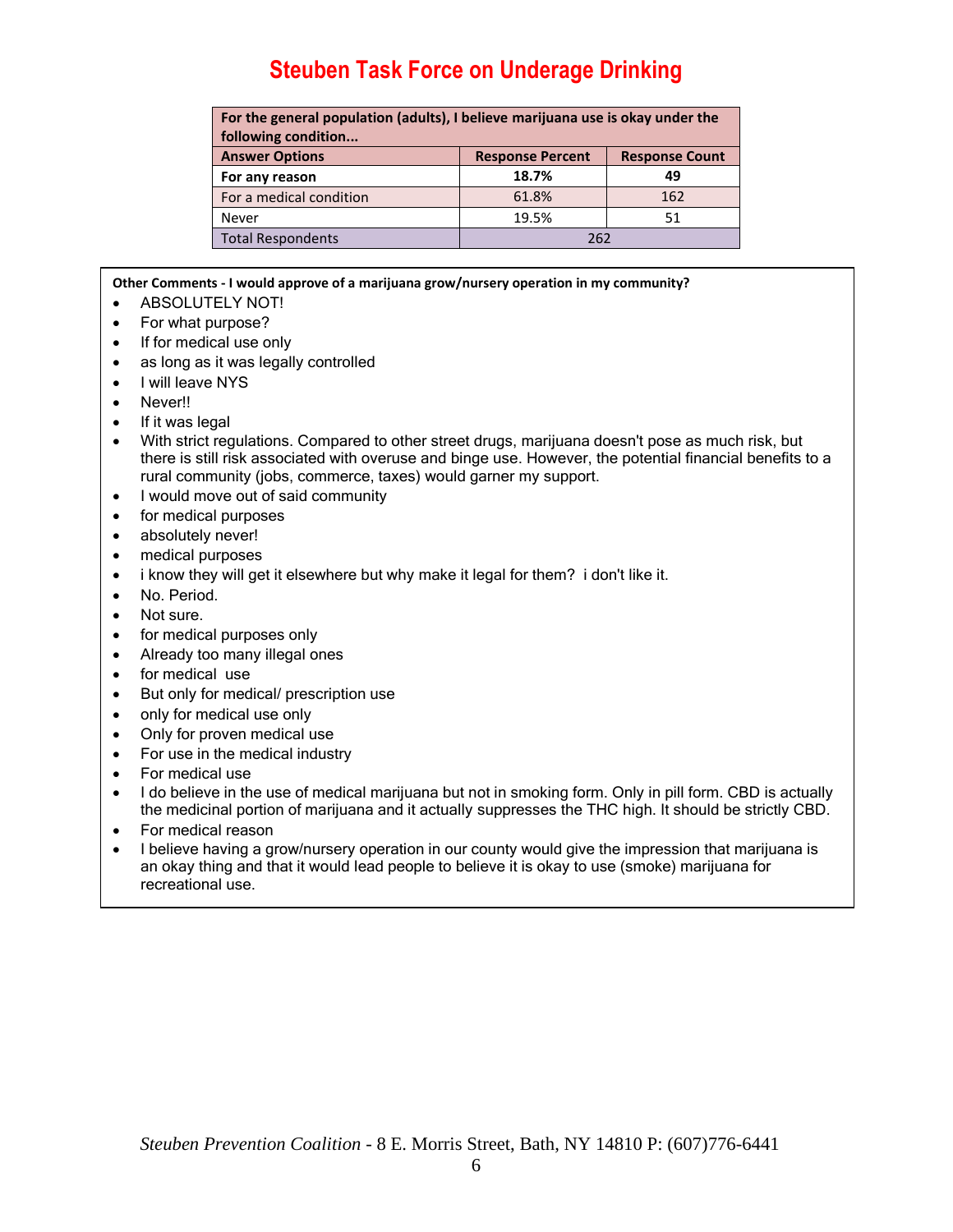**Other Comments - I would approve of a marijuana dispensary that will sell marijuana and marijuana products in my community?**

- **ABSOLUTELY NOT!**
- Again, for what purpose?
- If for medical use only.
- see Q# 19
- With strict regulations. Compared to other street drugs, marijuana doesn't pose as much risk, but there is still risk associated with overuse and binge use. However, the potential financial benefits to a rural community (jobs, commerce, taxes) would garner my support.
- Get rid of the illegal sales and increase safety of product
- for medical purposes
- same as the question before
- For medical use
- not for recreational use
- Only for medical use, prescribed by Oncologists
- only in pill form, for medicinal use with a prescription.
- Absolutely not.
- for medical purposes only
- for medical use
- But only for prescription use
- Only for proven medical use
- not recreationally; but medically
- As long as controls are in place to limit to people over 21
- For medical use
- We have enough problems with substances in Bath.
- Having a dispensary in our county would legitimize the use of marijuana. I believe people would conclude that marijuana is okay to use for medical reasons and is also okay to use recreationally

### **Other Comments - Which of the following best describes your attitude about marijuana use by youth (under 21)?**

- In an ideal world no one would be using any type of drug
- Contrary to what is portrayed I've seen the impact from early use in my professional & personal life and there is more than health risk as most will steal for cash to make a purchase putting them at risk in that manner as well although they learn that the powers that be will only turn a blind eye .....more wasted tax dollars in programs that don't work
- responsible experimentation is a good way to avoid deviant thoughts
- Marijuana is illegal still in NY so therefore no one should use
- Why is this a question for youth? Nobody should be doing it, that's the problem with how society thinks.
- Marijuana and Alcohol are on the same level of the drug scale
- same reasoning as for okay to drink before 21
- Unsure
- Should only be used for medical purposes
- They should not break the law
- for 18 and over.
- It is still illegal for recreational use. Marijuana actually creates fat layers in the brain that cause wholes/gaps. This can severely stunt an growing adolescents brain and cause damage.
- Unsure.

 $\overline{a}$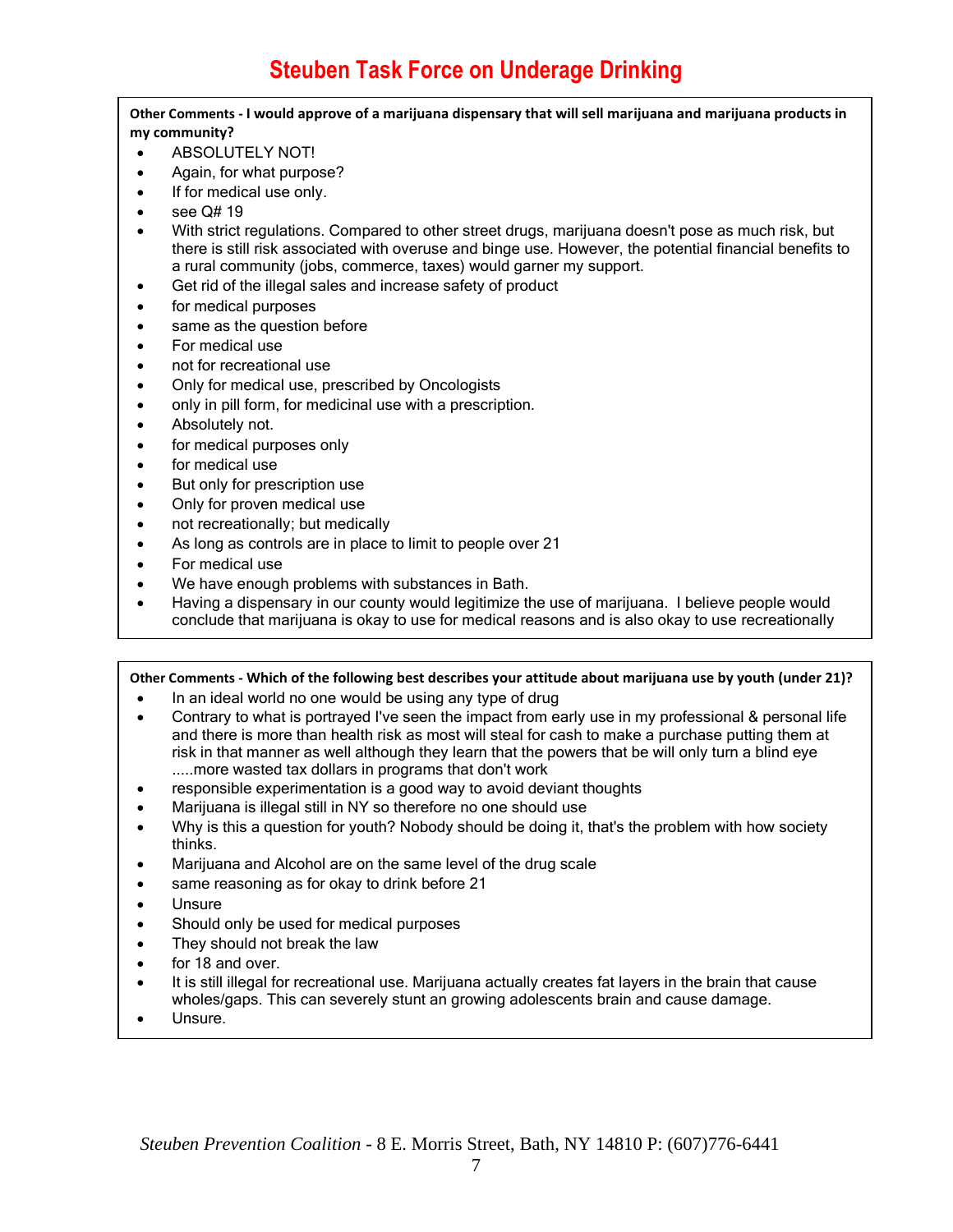### **Other Comments - Which of the following best describes your attitude about alcohol use by youth (under 21)?**

- **Stephen Task Force on Undergridge Drinking** Theorem Controlled Task Force Case 2, the They can go to war at 18 why can't they be allowed to drink alcohol responsibly
- need to do a better job educating the youth
- parent supervision required and not in front of anyone outside of the immediate family
- If you can enlist at 18 then you should be able to use consume alcohol.
- But it has to be responsible adults. The age was 18 when I was a kid. Awareness is the best advice
- It's the law. However, if folks can join the military, vote and perform other 'adult' activities, perhaps they should be allowed to responsibly drink. Note: the key word is 'responsibly' which pertains to anyone drinking regardless of their age
- Should be taught to use responsibly. Legal age was 18 when we were young.
- If they are considered an adult to serve in the Military at 18 WITH PROPER BACKGROUND INFO/CLASS and maybe a visit to jail/AAA meeting then maybe
- Members of the armed forces should be allowed to drink upon enlistment. Also education for youth should reduce harm caused by experimentation with alcohol in college aged kids
- It's up to parents to instruct their children proper alcohol usage. Making alcohol a taboo until 21 doesn't facilitate this idea. Kids should be taught moderation while under their parents' supervision.
- I feel mixed. If you make it overly desirable and make it a big deal then I feel later some kids go overboard with drinking. The flip side is you can't tell if your child is mature enough and that is why they have an age requirement.
- If you can sign up to die for your country, or to vote, you ought to be able to have a beer if you want
- Alcohol use before 21 is considered taboo resulting in more teens wanting to use/experiment
- I see no issue with the drinking age being brought back down to 18. Education is still important regarding it though.
- should be taught the responsibilities due the realization that even though the legal age is 21 youth are going to experiment.
- Not sure
- Except for military personnel. If you are old enough to die for your country, you should be able to drink legally.
- Should be educated before they are 21 about responsible use but not allowed to used until 21.
- At a family event with the parents of the child present
- but not to get intoxicated.
- I think youth should not use alcohol before age 21, but it's always going to be an issue. If a youth is going to drink, they should be taught to do so responsibly.
- This use should be in a non party setting and overseen by the parents.
- 21 is an artificial boundary; anyone who can vote, join the military and die for his/her country should be able to have a beer.
- Some people grow up drinking wine with a meal; alcohol can be used, not abused, in the right context.
- They shouldn't use it but honestly kids do use it. Being 21 is something they wait for to get into clubs.
- If someone can fight for our country at 18, they should be able to drink an alcoholic beverage to celebrate
- Should follow the Law, NYS is currently 21 so they shouldn't drink until 21.
- Minors should be educated on the short and long term affects of ETOH on the body and brain while they are in school. Also they should understand the legal, economic and social consequences involving choices made to use ETOH.
- Developmentally, they really shouldn't use until age 25.
- If an underage youth is with a parent, in the privacy of his or her own home, at the discretion of the parent.
- Should also be taught to use responsibly
- age 18. if old enough to die for their country then they should be able to drink
- you can go to war and kill for our country at age 18, but can not drink alcohol until 21
- Should be taught to use responsibly way before they are 21, however, should not use until they are 21.
- On occasion, not in excess and safely
- I've given my nieces and nephews a beer an outdoor event in the past. I don't think it's a big deal for a 16+ year old to have a beer or two, as long as they don't get drunk.
- only if they are in the military, if they are old enough to die for our country, then it is my opinion that they should be able to have a drink.
- Youth after 18 should be aware of the dangers and responsibilities of alcohol consumption.
- Exceptions may be made for parents, allowing their older (over 18) Children to have a drink under supervision; no chance of having to drive, etc.
- Obey the 21 age law, but children need to be taught responsibility before this so when they turn 21 they don't go "hog wild" with the experience. If we as a society don't put much importance or positive reinforcement into alcohol, it won't be a big deal or a sought after item for children/teens.